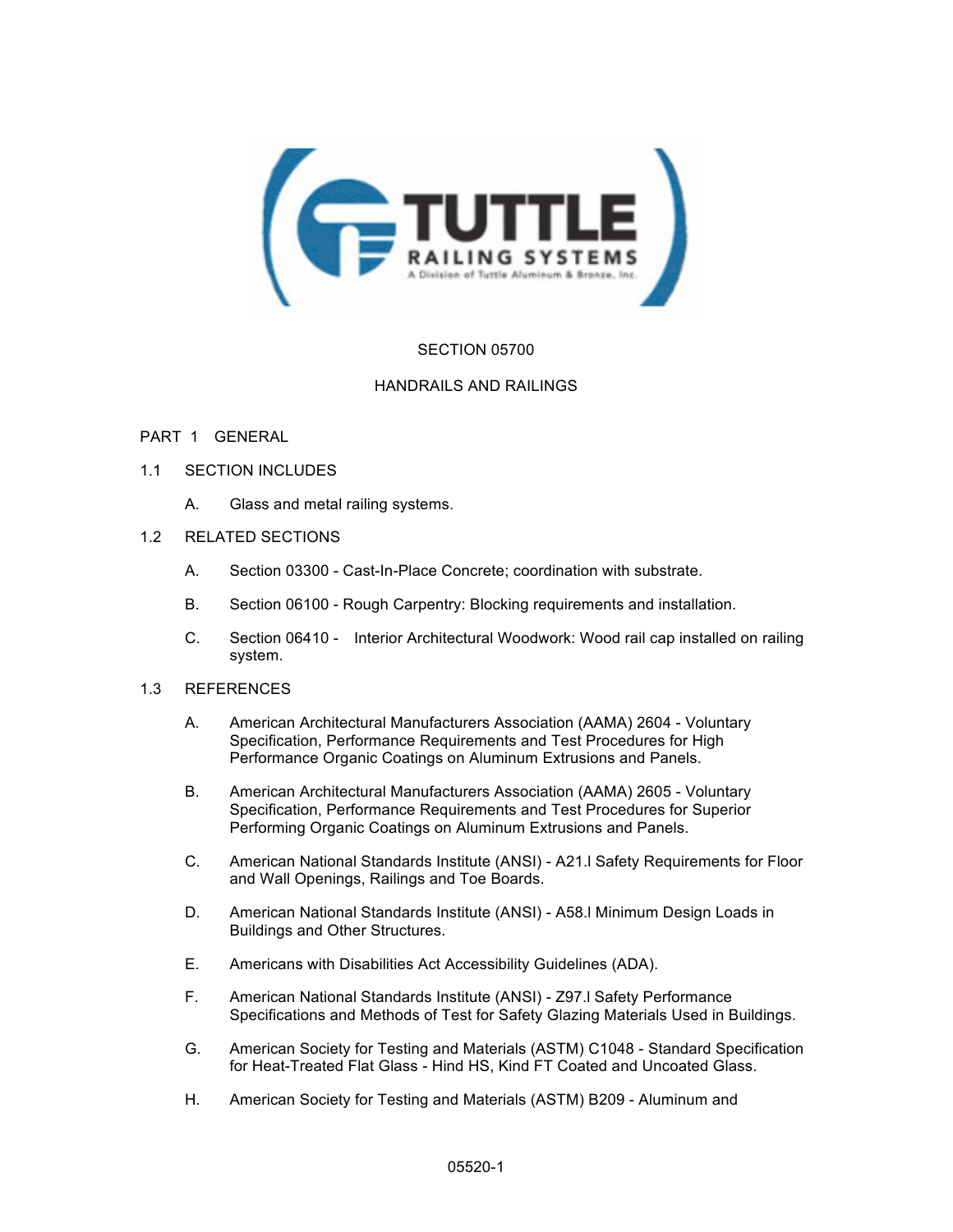Aluminum-Alloy Sheet and Plate.

- I. American Society for Testing and Materials (ASTM) B221 Aluminum-Alloy Extruded Bar, Rod, Wire, Shape and Tube.
- J. American Society for Testing and Materials (ASTM) E 894 Standard Test Method for Anchorage of Permanent Metal Railing Systems and Rails for Buildings.
- K. American Society for Testing and Materials (ASTM) E 935 Standard Test Methods for Performance of Permanent Metal Railing Systems and Rails for Buildings.
- L. American Society for Testing and Materials (ASTM) E 985 Standard Specification for Permanent Metal Railing Systems and Rails for Buildings.
- M. American Welding Society (AWS) D l.2 Structural Welding Code Aluminum.

## 1.4 SYSTEM DESCRIPTION

- A. Design Requirements:
	- 1. Railing shall comply with all requirements of the ADA and OSHA regulations.
	- 2. Provide metals free from surface blemishes where exposed to view in finished unit. Exposed-to-view surfaces exhibiting pitting, seam marks, roller marks, stains, discolorations, or other imperfections on finished units are not acceptable.
- B. Structural Requirements:
	- 1. Handrail, wall rail and guardrail assemblies and attachments shall resist a minimum concentrated load of 200 pounds (91 kg) applied in any direction at any point on the top rail and a vertical and horizontal thrust of 50 lb/lf (0.73 kN/m) applied to the top railing without permanent set or damage. The two loads are not cumulative.
	- 2. Infill area of guardrail system capable of resisting a horizontal concentrated load of 200 pounds applied to one square foot (8165 g/sq. m) at any point in the system. This loading shall not be applied simultaneously with other loading conditions.
	- 3. Handrail assemblies and guards shall be designed to resist a load of 50 pounds per linear foot (0.73 kN/m) applied in any direction at the top and to transfer this load through the supports to the structure.

## 1.5 SUBMITTALS

- A. Submit under provisions of Section 01300.
- B. Product Data: Manufacturer's data sheets on each product to be used, including:
	- 1. Preparation instructions and recommendations.
	- 2. Storage and handling requirements and recommendations.
	- 3. Installation methods.
- C. Shop Drawings:
	- 1. Plans, elevations, and detail sections.
	- 2. Indicate materials, methods, finishes, and types of joinery, fasteners, anchorages, and accessory items. Specify finishes.
	- 3. Provide setting diagrams and templates for anchorages, sleeves, and bolts installed by others.
	- 4. Where materials or fabrications are indicated to comply with certain design loadings, include structural computations, material properties, and other information needed for structural analysis.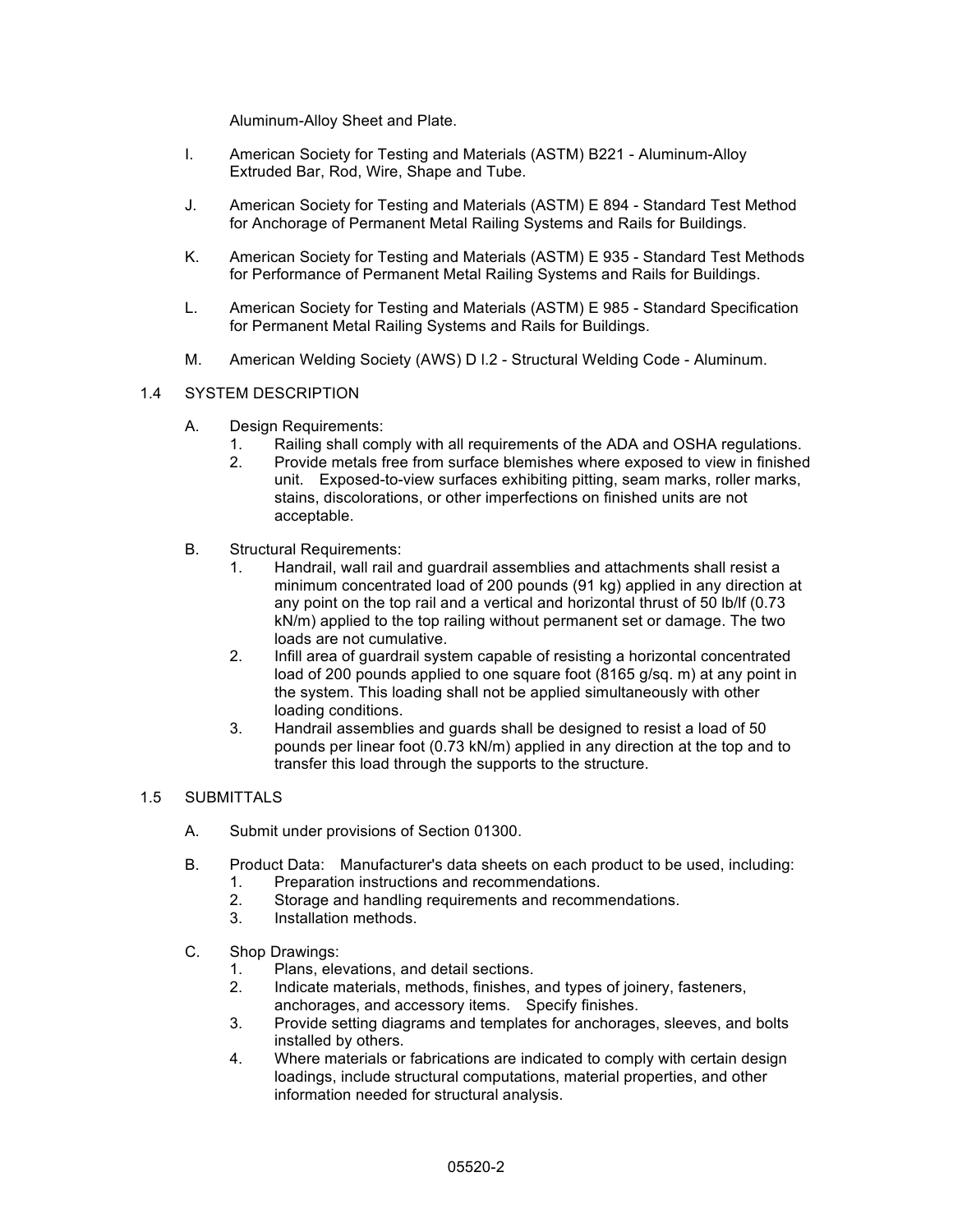- D. Certification: Submit independent testing report developed for the railing system certifying proposed railing system, including attachment method, compliance with load requirements and local codes.
- E. Selection Samples: For each finish product specified, two complete sets of color chips representing manufacturer's full range of available colors and patterns.
	- 1. Where normal color and texture variations are to be expected, include 2 or more units in each set of samples showing the limits of such variations.
	- 2. Finish shall represent color range, paint thickness, and sheen to be expected in the finished Work.
- F. Verification Samples: For each finish product specified, two samples, minimum size 6 inches (150 mm) square, representing actual product, color, and patterns.
	- 1. Where normal color and texture variations are to be expected, include 2 or more units in each set of samples showing the limits of such variations.
	- 2. Finish shall represent color range, paint thickness, and sheen to be expected in the finished Work.

# 1.6 QUALITY ASSURANCE

- A. Manufacturer Qualifications: Not less than 10 years experience in the actual production of specified products.
- B. Installer Qualifications: Firm with 3 years experience in installation of systems similar in complexity to those required for this Project, plus the following:
	- 1. Trained and authorized by manufacturer to engineer and install the specified railing system.
- C. Mock-Up: Provide a mock-up for evaluation of surface preparation techniques and application workmanship.
	- 1. Finish areas designated by Architect.
	- 2. Do not proceed with remaining work until workmanship, color, and sheen are approved by Architect.
	- 3. Refinish mock-up area as required to produce acceptable work.
- 1.7 DELIVERY, STORAGE, AND HANDLING
	- A. Store products in manufacturer's unopened packaging until ready for installation.
	- B. Store on site in a location and manner to avoid damage. Stacking should be done in a manner that will prevent bending. Store material in a clean, dry location away from uncured concrete and masonry. Any protection on the railings during transportation should remain until installed.
	- C. Keep handling on site to a minimum. Exercise caution to avoid damage to factory applied mechanical and painted finishes.

### 1.8 PROJECT CONDITIONS

- A. Maintain environmental conditions (temperature, humidity, and ventilation) within limits recommended by manufacturer for optimum results. Do not install products under environmental conditions outside manufacturer's absolute limits.
- B. Field Measurements: Where handrails and railings are indicated to fit to other construction, check actual dimensions of other construction by accurate field measurements before fabrication; show recorded measurements on final shop drawings.
	- 1. Where field measurements cannot be made without delaying the railing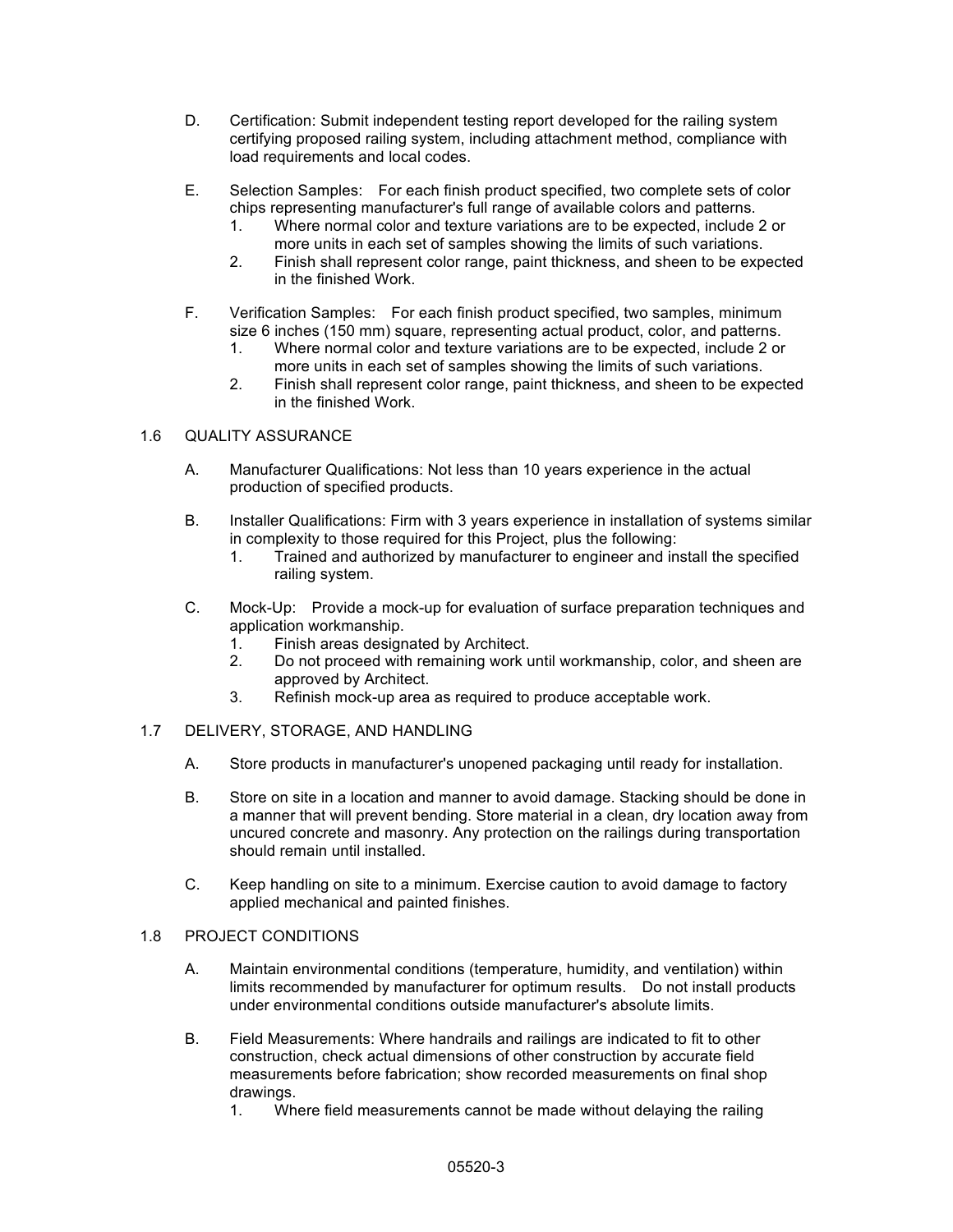fabrication and delivery, obtain guaranteed dimensions in writing by the Contractor and proceed with fabrication of products to not delay fabrication, delivery and installation.

C. Coordinate fabrication and delivery schedule of handrails with construction progress and sequence to avoid delay of railing installation.

## PART 2 PRODUCTS

## 2.1 MANUFACTURERS

- A. Acceptable Manufacturer: Tuttle Railing Systems, which is located at: 120 Shadowlawn Dr. ; Fishers, IN 46038; Toll Free Tel: 800-328-4496; Tel: 317-842-2420; Email: request info (dmohan@tuttlerailings.com); Web: www.tuttlerailings.com
- B. Requests for substitutions will be considered in accordance with provisions of Section 01600.

## 2.2 COMMERCIAL RAILINGS

- A. Custom Glass Railing:
	- 1. Product: Tuttle Railing Systems Custom Glass Railing TABCO 6000.
	- 2. Design: Glass supported top rail design. Base receiver for glass of extruded aluminum with mill finish. Wall and railing supported handrails constructed of extruded aluminum pipe or tube with mitered and welded transitions.
	- 3. Plate Material: Type 6063 aluminum alloy.
	- 4. Pipe Size: 1-1/2 inches (38 mm) diameter schedule 40.
	- 5. Infill: Glass infill/rail support of 1/2 inch (13 mm) tempered glass.
	- 6. Glass: Polished three edges in color and opacity as indicated on drawings.
	- 7. Top rail of extruded aluminum with cap design to accept top of glass panel. 2 inches (51 mm) diameter (accommodates 3/8 inch (9.5 mm) or 1/2 inch (13 mm) glass).
	- 8. Finish: M10C22A41.

# 2.3 MATERIALS

- A. Aluminum:
	- 1. Extruded Aluminum: ASTM B221; 6063 alloy, T6 temper.
	- 2. Sheet Aluminum: ASTM B209; 6061 alloy, T6 temper and 6005 alloy, T5 temper.
- B. Glass: Tempered, ASTM C1048, 1/2 inch (51 mm) safety glass with exposed polished edges.
- 2.4 FABRICATION
	- A. Tolerances: Verify dimensions on Site prior to shop fabrication.
		- 1. Fabricate items with joints neatly fitted and properly secured.
		- 2. Mill joints to a tight, hairline fit.
		- 3. Cope or miter corner joints.
	- B. Design components to allow for expansion and contraction without causing buckling, excessive opening of joints, or overstressing of welds and fasteners.
	- C. Form metal to the required shapes and sizes, with true curves, lines, and angles.
	- D. Properly mark and match-mark materials for field assembly. Fabricate for delivery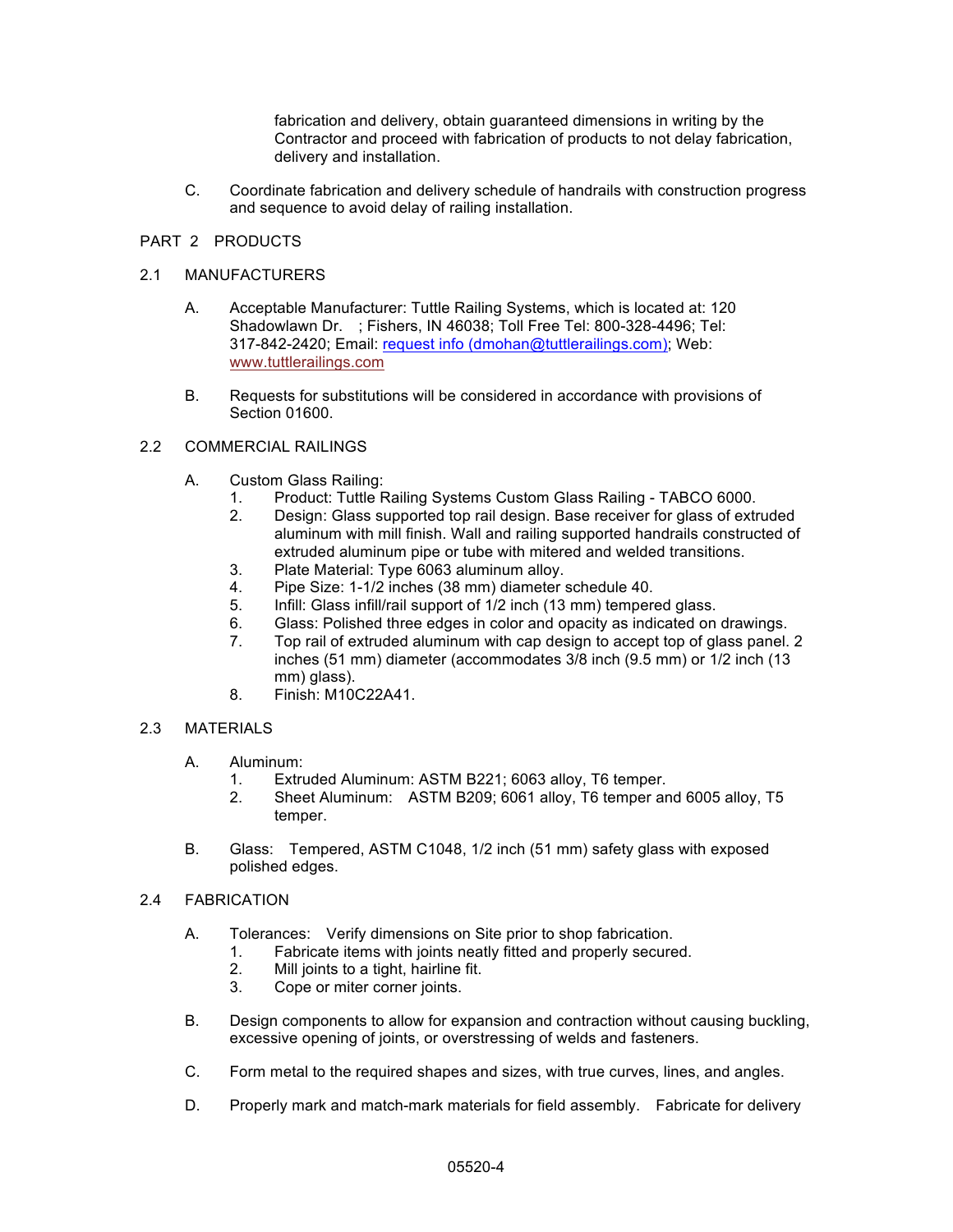sequence which will expedite erection and minimize field handling of materials.

- E. Where finishing is required, complete assembly, including welding of units, before start of finishing operations. Provide finish surfaces of members exposed in final structure free of markings, burrs, and other defects.
- F. Preassemble items in shop or field to greatest extent possible to minimize splicing. Clearly mark units for assembly and coordinated installation.
- G. Supply components required for proper anchorage of ornamental metals. Fabricate anchorage and related components of same material and finish as metal fabrication, unless otherwise specified herein.

### PART 3 EXECUTION

#### 3.1 EXAMINATION

- A. Do not begin installation until substrates have been properly prepared. Fully inspect the supporting structure to verify a structurally sound base for anchoring railing system.
- B. If substrate preparation is the responsibility of another installer, notify Architect of unsatisfactory preparation before proceeding.

# 3.2 PREPARATION

- A. Clean surfaces thoroughly prior to installation.
- B. Surface Preparation: Coordinate and furnish anchorages and setting drawings, diagrams, templates, instructions, and directions for the installation of items having integral anchors which are to be embedded in concrete or masonry construction. Coordinate delivery of such items to the Project Site.

# 3.3 INSTALLATION

- A. Comply with manufacturer's recommendations.
- B. Provide anchorage devices and fasteners including threaded fasteners for concrete and masonry inserts, toggle bolts, through-bolts, lag bolts, wood screws, and other connectors.
- C. Perform cutting, drilling, and fitting required for installation. Set accurately in location, alignment and elevation, plumb, level, and true, measured from established lines and levels. Provide temporary bracing or anchors in formwork for items which are to be built into concrete, masonry, or similar construction.
- D. Form tight joints with exposed connections accurately fitted with uniform reveals and spaces for sealants and joint fillers. Where cutting, welding, and grinding are required for proper shop fitting and jointing, restore finishes to eliminate evidence of such corrective work.
- E. Mounting brackets shall be securely mounted to building structure in a positive manner including sufficient reinforcements and anchors as required.
	- 1. Fillers: Provide fillers made from plate, or other suitably crush-resistant material, where needed to transfer wall bracket loads through wall finishes to structural supports. Size fillers to suit wall finish thicknesses and to produce adequate bearing area to prevent bracket rotation and overstressing of substrate.